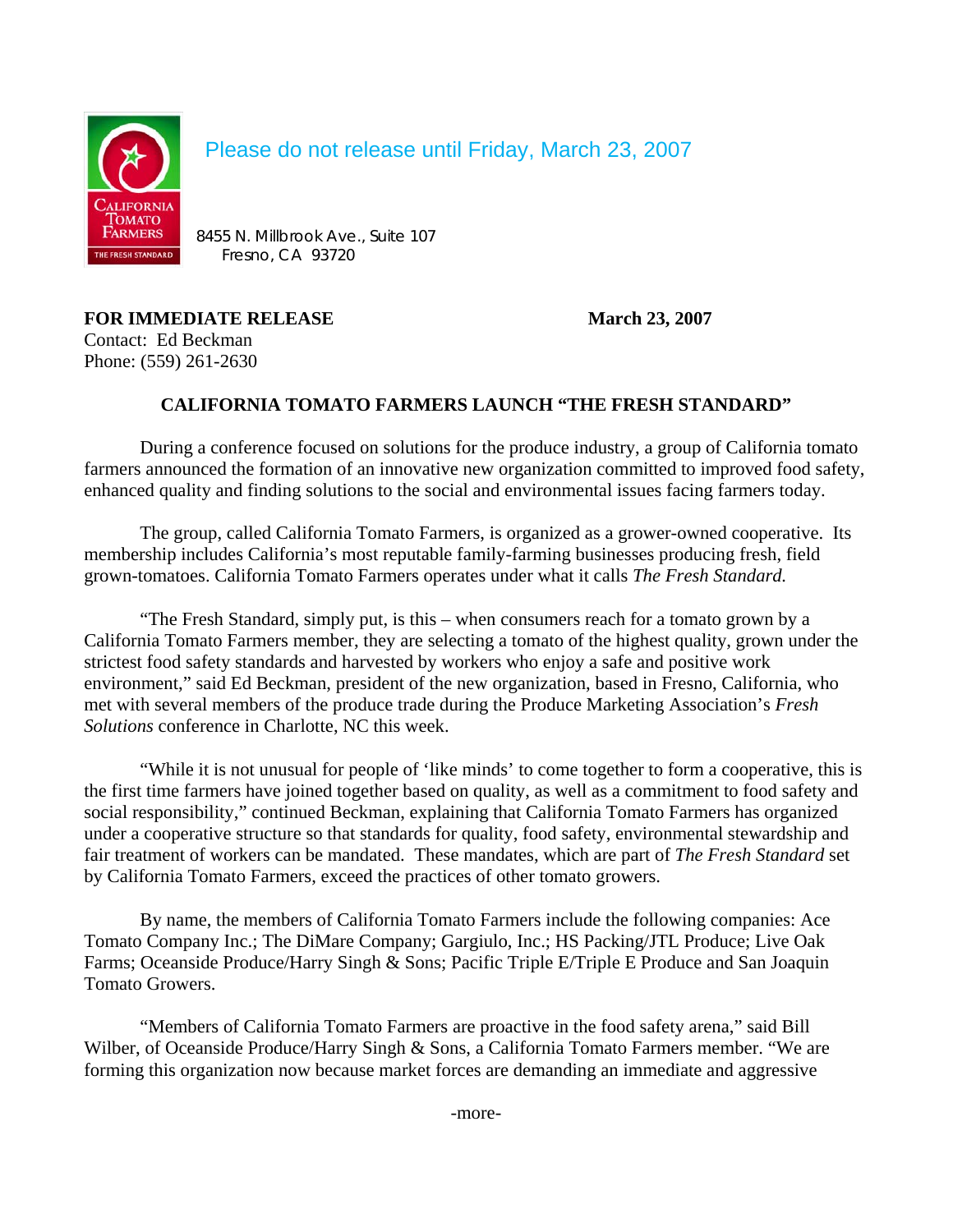response to this issue. We have organized under a cooperative structure so that we can mandate standards for our members.

"During the 2007 tomato season, all tomatoes produced by California Tomato Farmers members will be required to meet or exceed a new set of standards for food safety," continued Wilber. "These standards are being developed by combining FDA-accepted good agricultural practices with existing audits required by our customers. To verify compliance with these standards, all members must participate in mandatory, third-party audits of field and packing house practices by United States Department of Agriculture inspectors."

Wilber further explained that members of California Tomato Farmers have been actively involved in the establishment of industry-wide agriculture and handling practices for fresh tomatoes which were developed with input from the U.S. Food and Drug Administration and that the group continues to update and strengthen U.S. and California food safety programs.

Michelle Smith, Interdisciplinary Scientist in FDA's Office of Food Safety had this to say, "We appreciate the work done by the U.S. fresh tomato industry in developing a clear and meaningful set of standards for good agricultural and handling practices for tomatoes. We look forward to the efforts of this cooperative to continue to improve upon existing standards and to ensure their implementation."

"Our membership represents nearly 9 out of every 10 fresh market tomatoes produced in California. This is more than enough to fill the needs of every retail and foodservice outlet in North America during our growing season," concluded Bill Wilber. "We are setting the standard for food safety and making this mandatory for our members now. Our hope is that we can show this is economically feasible so that food safety standards will be adopted by all tomato farmers."

For now, California Tomato Farmers is focusing on the important issue of food safety, but plans are in the works to develop similar programs and standards for pesticide use and the fair treatment of workers. Helping to oversee the organization's activities and provide input on these important issues is a diverse advisory panel. This advisory panel includes representatives from government, academia, the produce buying trade, environmentalists, community and consumer activists.

"We are very pleased to see the California tomato industry taking the important issue of food safety seriously and that this group of farmers has come together to ensure a consistent safe supply of tomatoes for us and our customers," said Geoff Cooney, director of Vancouver-based Ready Fresh Produce, a pre-cut value added supplier and member of the Markon Cooperative. Cooney is one of the industry members who has agreed to serve on the Advisory Panel of California Tomato Farmers.

"I am very happy to have a small part with such a large project," said Michael Spinazzola, another California Tomato Farmers Advisory Panel member. Spinazzola, President of Diversified Restaurant Systems, which manages produce purchasing for restaurant chains such as Subway, continued, "This effort works in parallel with the direction of industry and the Quick Service Restaurants we service. Developing standards for California tomato growers will help protect our brands and hopefully add value to consumer confidence."

Members of the California Tomato Farmers who attended the Produce Marketing Association's